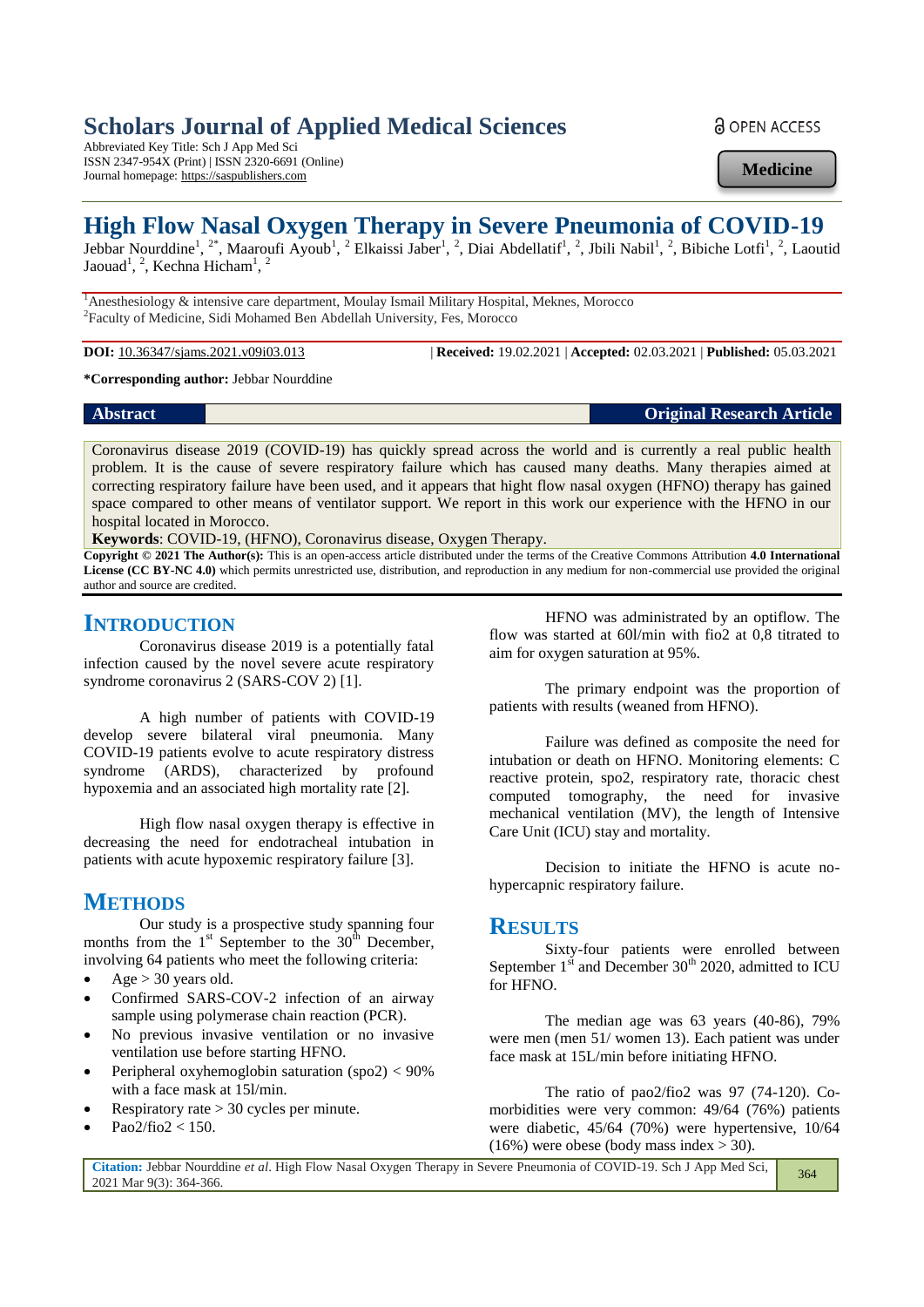All patients were on curative anticoagulation with enoxaparin 1mg/kg every 12 hours and received corticosteroids (prednisolone).

Success with HFNO treatment was achieved in 33/64 (51%) of patients and who are released from hospital. The mean duration of HFNO was 15 (8-22) days in people treated successfully versus 9 (2-16) days for the rest. The switchover rate to invasive or noinvasive ventilation was 5/64 and 19/64 (8%, 29%) respectively, while the mortality rate for HFNO was 7/64 (11%) Fig-1.

Patients who tested positive on HFNO had oxygen saturation greater than 95%, respiratory rate less than 20 cycles per minute, heart rate less than 90 beats per minute and pao2/fio2  $>$  300 after day 4 of HFNO.



**Fig-1: Results of the effect of using HFNO**

#### **DISCUSSION**

Optiflow is a high flow nasal oxygen therapy device. Its operation consists on an air-oxygen mixer making it possible to control the Fio2 (up to 100%) and to generate high flow rates (up to 60l/min), to deliver controlled oxygen therapy in flow and in inspired fraction, in humidity and heat (via the humidification system of the inspired air as well as a heating base allowing a temperature adjustment to 37° C).

Air and oxygen are thus mixed, warmed, humidified and delivered to the patient via a single branch inspiratory heating circuit through large diameter nasal cannulas.

The physiological effects attributed to the use of this device are numerous:

 Washing of the nasopharyngeal dead space. This results in an increase in the alveolar ventilation to minute ventilation ratio. Several studies performed in mechanical ventilation have shown this effect through the administration of a low flow of oxygen at the end of an intubation tube. Interestingly, high flow oxygen delivery through the nasal cannulas achieves the same effect. Washing the dead space could also have an impact on oxygenation. Chatila and al showed that at equal fio2, high flow versus low flow oxygen therapy allowed COPD (chronic obstructive pulmonary disease) patients to maintain higher oxygenation during exercise. The PH and

the pco2 remained stable with a decrease in the respiratory rate of the patients [4].

- A decrease in inspiratory resistance: the increase in respiratory resistance linked to the retraction of the nasopharynx is attenuated during high flow oxygen therapy
- Respiratory work in spontaneous ventilation is reduced [5].
- Humidification and warming of the inspired gases.
- Improvement of thoraco-abdominal synchronization.
- A positive expiratory pressure (PEP) effect of 1 to 5 cmH2o: few studies have sought to highlights this effect [6, 7]. The two points raised by these studies were that PEP was only present with the mouth closed and that it depended on the speed used. In healthy volunteers, it increased from 2,9 cmH2o to 7,4 cmH2o between 20 and 60 l/min. the creation of the PEP allows an increase in lung volumes and the functional residual capacity of patients. These different effects are linked to the high flow oxygen rate and the control of fio2. Therefore, the inspiratory flow must be set to the maximum initially and then adjusted secondarily.

The arrival of the OPTIFLOW in our hospital coincided with an increase in the mortality rate in patients with COVID-19 pneumonia, which was around 65%. In fact, the rate of mortality and recourse to noinvasive and mechanical ventilation has considerably decreased.

A study which was published in September 2020 [8] and which was the most important carried out so far on the interest of HFNO and showed that this device can be used successfully to provide respiratory support to these patients with COVID-19 pneumonia and avoid mechanical ventilation even in patients with severe hypoxemia. In addition, the HFNO failed in more than half of the patients (47% of success against 53% of failure). This result attached it to the consequences of a population suffering from socioeconomic difficulties and multiple comorbidities such as tuberculosis.

A second retrospective study [9] carried out in China on the combination of prone position (PP) with HFNO has been published and has objectified that early awakened PP associated with HFNO therapy was the most important strategy to avoid intubation and reduce the need for medical personnel. Early application of PP with HFNO especially in patients with moderate ARDS may help to avoid intubation. The main reasons for complications were: PP intolerance, anxiety and difficulty to change position. Their strategy was psychological by change of position every 2 hours. Compared to NIV, patients felt more comfortable using HFNO therapy and the demand for medical personnel has been reduced. Awake PP combined with HFNO could be used safely and effective in patients with

© 2021 Scholars Journal of Applied Medical Sciences | Published by SAS Publishers, India 365